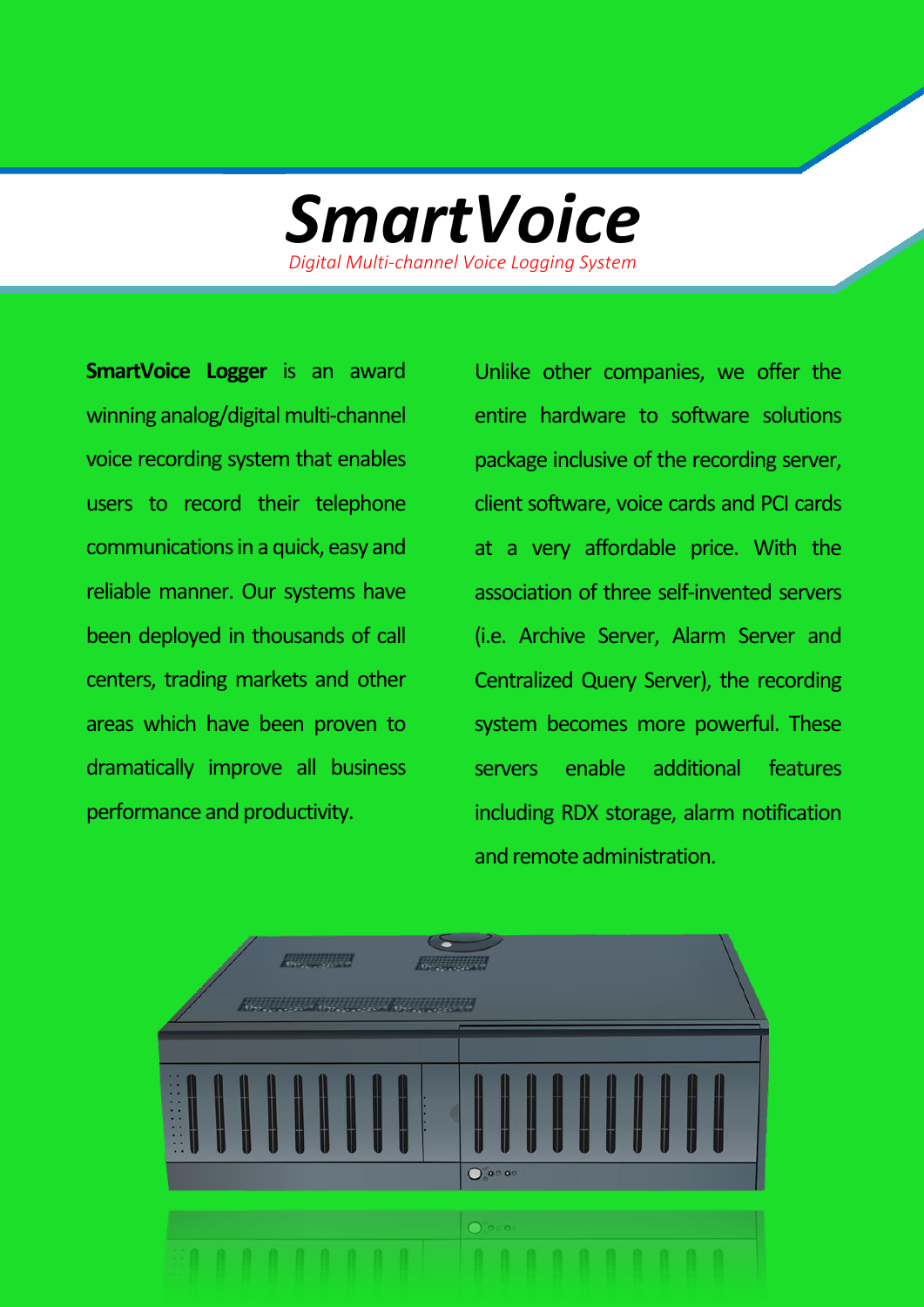# **NETWORK LAYOUT**



## **FEATURES**

#### **Universal Compatibility**

Our system supports T1/E1 connections, VoIP, all types of analog lines and digital PABX connections.

#### **Reliable Data Storage**

With an archive server, any recording and data can be stored not only in the hard disk, but also RDX cartridges. The capability of replacing RDX cartridges enables unlimited storage.

- Archive Server
- Alarm Server
- Centralized Query Server

With an alarm server, users will be noticed immediately by means of sound, SMS and e-mail when an error occurs.

#### **Customization**

Clients can declare desired features during the contract period and our engineers will customize the products to incorporate the features that match the client's business and personal needs.

### **Software Service and Support**<sup>1</sup>

- System lifetime support for at least 5 years

- Extended warranty coverage also available $<sup>2</sup>$ </sup>

- Support of product  $development<sup>3</sup>$ 

### **Alarm Notification Intelligent Disk Management**

Automatic disk management without human intervention. Default option overwrites oldest records first.

#### **Advanced Performance**

Our servers use advanced compression techniques to digitize and compress incoming voice packets to archive them on various media storage devices within the server and network.

### **Centralized Administration**

With a centralized query server, users can control and manage different recorders using one computer. It saves users time and makes the administration easier.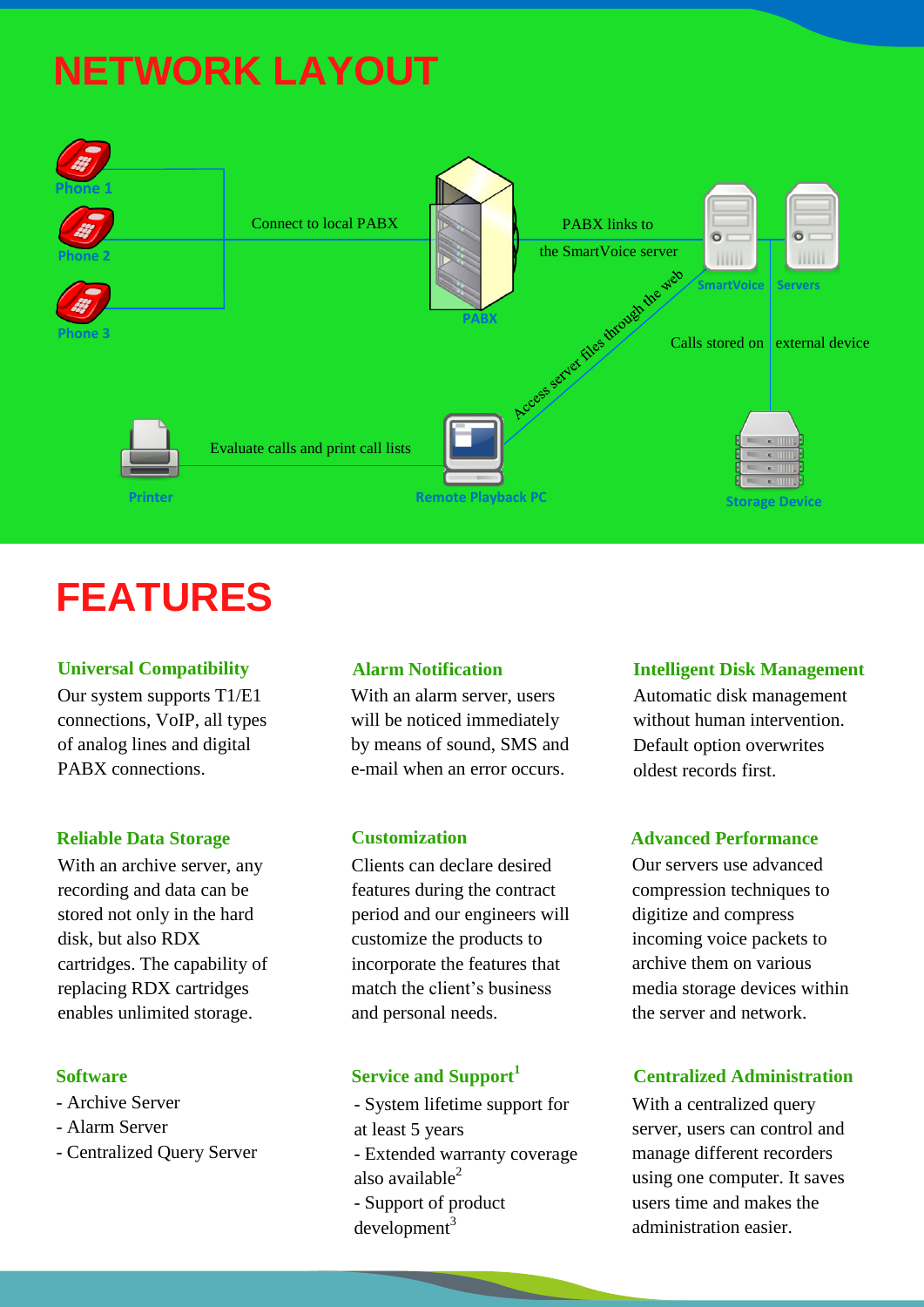## **TECHNICAL SPECIFICATIONS**



**Four front accessible drives** *Redundant power supply* 



| <b>System Features</b>     |                                          | <b>Recorder Server<sup>4</sup></b>                          |                                                     |  |
|----------------------------|------------------------------------------|-------------------------------------------------------------|-----------------------------------------------------|--|
| <b>Channel Capacity</b>    | 4 channels min. and 168 channels         | <b>Dimension</b>                                            | EIA 19 inch Rack-mount, 4U                          |  |
|                            | max. per system                          | <b>Motherboard</b>                                          | Industrial, build in VGA / LAN / Audio              |  |
| <b>Standard Storage</b>    | 28,000 channel hours up                  |                                                             | card                                                |  |
| <b>Intelligent Disk</b>    | Keep the latest call records and delete  | <b>Operating System</b>                                     | Windows 10 / Windows Server 2012                    |  |
| <b>Management</b>          | the oldest                               |                                                             | R2 / Windows Server 2016 R2                         |  |
| <b>Recording Trigger</b>   | Voltage, VOX, DTMF, CTI event            | <b>Back-plane</b>                                           | 4 to 8 PCI slots                                    |  |
| <b>Tone Capture</b>        | Caller ID and DTMF                       | <b>Power Supply</b>                                         | 110-220VAC, 60Hz, 400W,                             |  |
| <b>Search Criteria</b>     | Channel, Time, Date, DTMF, Caller ID,    |                                                             | <b>Redundant Supply (optional)</b>                  |  |
|                            | Duration, Customized CTI data            |                                                             |                                                     |  |
| <b>Disk storage</b>        | Hard disk, AIT, RDX                      | <b>System Disk</b>                                          | Standard 500 Gbyte                                  |  |
| <b>Search Criteria</b>     | Channel name, Time, Date, Duration,      |                                                             | RDX (optional)                                      |  |
|                            | Telephone Number, Caller ID, CTI data    | <b>Disk Array</b>                                           | RAID 0, 1, 5, 10 (optional)                         |  |
| <b>Record / Playback</b>   | Playback, Record, Pause, FForward,       | <b>Optical Disk</b>                                         | 5.25 inch, CD-RW / DVD-RAM                          |  |
|                            | Reverse, Segment playback, Stop          |                                                             | <b>Management / Playback Workstation (optional)</b> |  |
| <b>External Time Sync</b>  | GPS, NTP                                 | Windows 10, Windows Server 2012 R2, Windows Server 2016 R2, |                                                     |  |
| <b>Operation History</b>   | Operation log                            | Windows Server 2019 R2                                      |                                                     |  |
| <b>Network</b>             | TCP/IP                                   | <b>SmartVoice Interface Boards</b>                          |                                                     |  |
| <b>Re-record</b>           | Tape                                     | <b>Form Factor</b>                                          | Full or Half size PCI, CPCI (Hot Swap)              |  |
| <b>Alarm</b>               | Audible, Visible, E-mail, SMS (optional) |                                                             |                                                     |  |
| <b>Operation Password</b>  | Multi-level password authorization by    | <b>Channel Capacity</b>                                     | 4, 8, 16, 24                                        |  |
|                            | functions                                | <b>Analog Interface</b>                                     | Telephone, Microphone and Radio                     |  |
| <b>Remote Access</b>       | Client access and playback,              | <b>Trunk Interface</b>                                      | E1 / T1 (ISDN, MFC R2, SS7, PCM30)                  |  |
|                            | Web access playback (optional)           |                                                             |                                                     |  |
|                            | Phone playback (customized option)       | <b>Digital PABX Interface</b>                               | Avaya, Nortel, Harris, Mitel                        |  |
| <b>Live Monitoring</b>     | Yes                                      |                                                             | Siemens, Alcatel, Ericsson                          |  |
| <b>Redundant Options</b>   | Hard disk mirroring, Dual data hard      |                                                             | NEC, Panasonic, Toshiba,                            |  |
|                            | disk, Redundant power supply             |                                                             | Samsung, LG, Philips                                |  |
| <b>EMI</b>                 | FCC part 15 Class A & Class              |                                                             | Tadicom Coral, eON, TECOM                           |  |
| <b>Operating</b>           | 0°C to + 55°C                            | <b>Special Interface</b>                                    | <b>RADAR (ATC Applications)</b>                     |  |
| <b>Temperature</b>         |                                          |                                                             |                                                     |  |
| <b>Storage Temperature</b> | -20°C to +85°C                           | <b>AGC</b>                                                  | Yes                                                 |  |
| <b>Humidity</b>            | 8% to 90% non-condensing                 | <b>Input Impedance</b>                                      | High Impedance                                      |  |
|                            |                                          | <b>Sampling Rate</b>                                        | 8kz                                                 |  |
|                            |                                          | <b>Compression Rate (KBPS)</b>                              | 32 (ADPCM) / 13 (GSM) / 8 (MP3) /<br>G729A          |  |
|                            |                                          | <b>Frequency Response</b>                                   | 300 - 3,400Hz                                       |  |

 $\overline{\phantom{0}}$